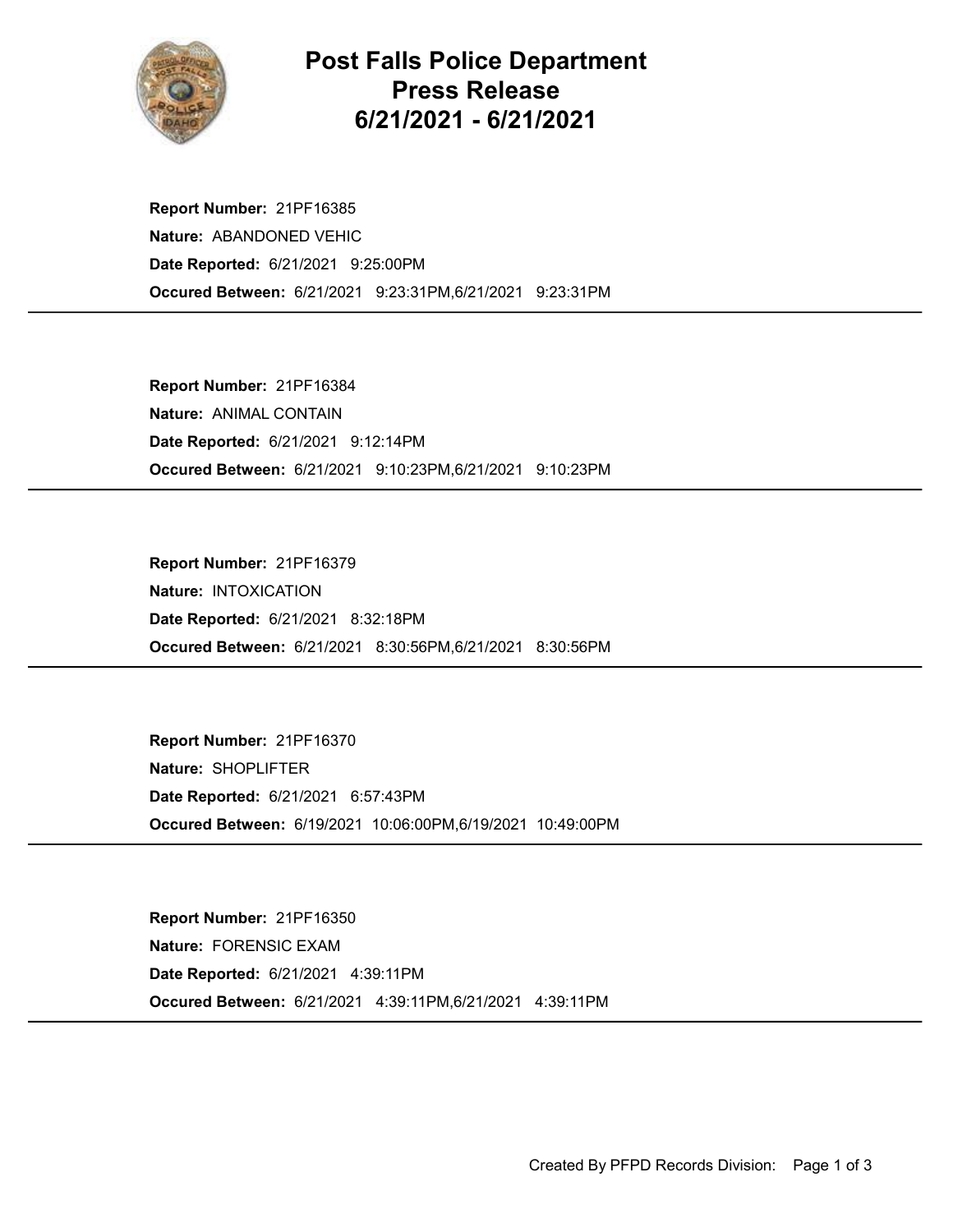Occured Between: 6/21/2021 2:59:43PM,6/21/2021 2:59:47PM Report Number: 21PF16338 Nature: ACCIDENT INJURY Date Reported: 6/21/2021 3:01:08PM

Occured Between: 11/1/2020 12:00:00AM,6/21/2021 2:52:44PM Report Number: 21PF16336 Nature: THEFT Date Reported: 6/21/2021 2:52:44PM

Occured Between: 6/21/2021 3:00:00PM,6/21/2021 2:44:47PM Report Number: 21PF16333 Nature: MAL INJURY Date Reported: 6/21/2021 2:45:33PM

Occured Between: 11/1/2020 12:00:00AM,12/31/2020 11:59:59PM Report Number: 21PF16311 Nature: RAPE Date Reported: 6/21/2021 12:26:19PM

Occured Between: 6/19/2021 5:00:00PM,6/19/2021 5:30:00PM Report Number: 21PF16307 Nature: INFORMATION Date Reported: 6/21/2021 11:55:08AM

Occured Between: 6/21/2021 11:24:50AM,6/21/2021 11:24:50AM Report Number: 21PF16303 Nature: ANIMAL CONTAIN Date Reported: 6/21/2021 11:26:04AM